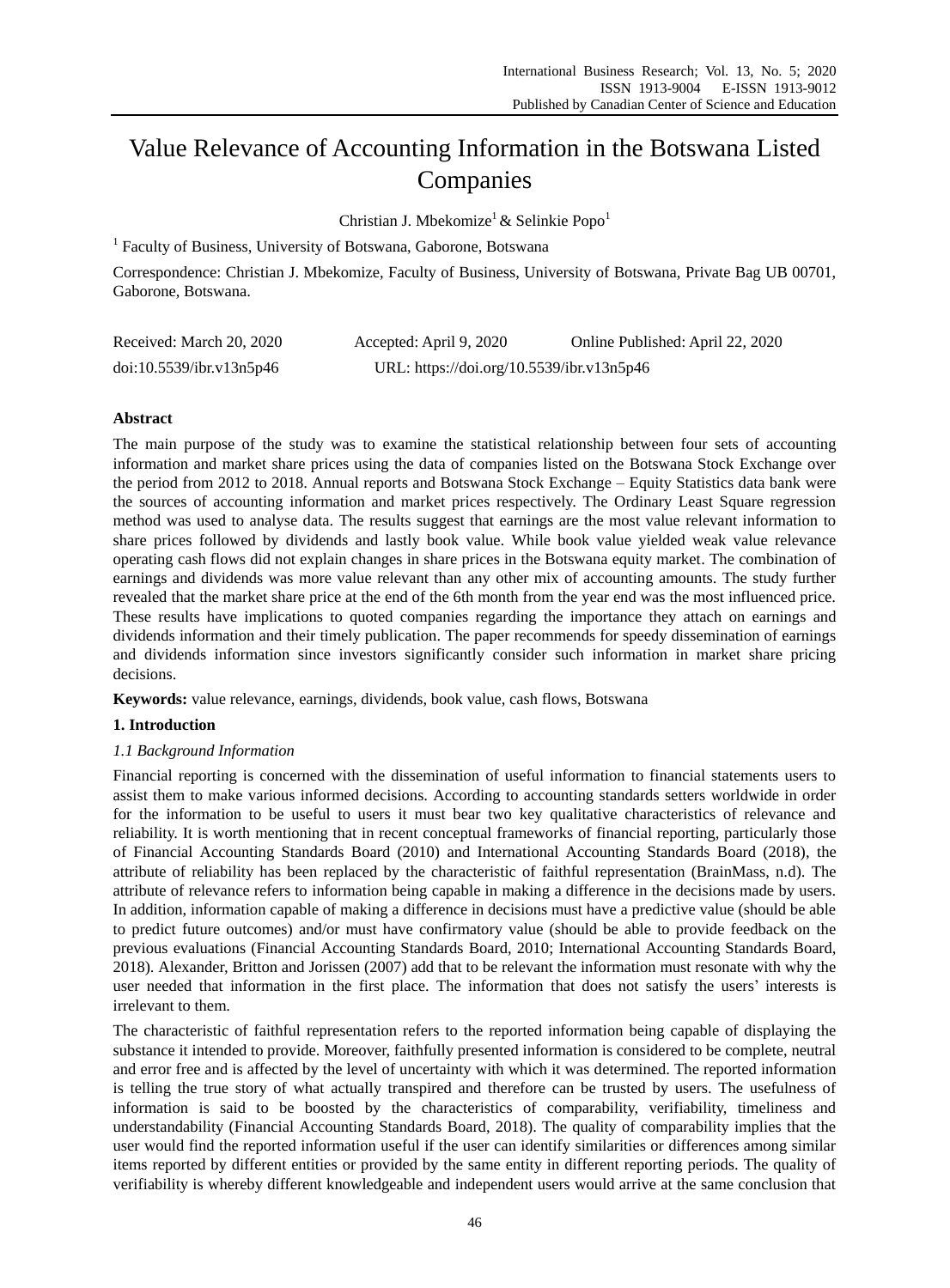the reported information is faithfully depicting what it purported to depict (Financial Accounting Standards Board, 2010; International Accounting Standards Board, 2018). The characteristic of timeliness refers to making the information available to users on time to influence their decisions. Understandability means that the manner the information is reported should consider the ability and knowledge of users in comprehending it (Alexander, Britton & Jorissen, 2007).

It is a commonly accepted view among researchers and accounting standards setters that general purpose financial statements are primarily prepared for existing and potential investors who make decisions involving buying, selling or holding shares of the reporting entity (Financial Accounting Standards Board, 2010; Olugbenga & Atanda, 2014). Barth, Beaver and Landsman (2001) assert that a primary focus of financial statements is to assist shareholders in their equity investment decisions. Holthausen and Watts (2001) note that most authors assume that accounting's dominant role is to provide information relevant to equity valuation. Due to the perceived nexus between investors, their requirement of relevant information and the resultant capital markets sustenance, the accounting research has increasingly concentrated on investigating the value relevance of accounting information. The key question has been whether the accounting information disclosed in the financial statements incorporates the information that investors can consider value relevant for their decisions to predict the value of the reporting entity.

Since the seminal work of Ball and Brown (1968) which focused on the relevance and timeliness of reported earnings on share prices (Ball and Brown, 2014) accounting researchers have dedicated themselves on establishing the relationship between the changes in share prices or returns and the changes in the accounting amounts. Several issues have emerged from prior studies on relevance of accounting information such as which accounting information has more predictive power of market share price than others (Badu & Appiah,2018; Kwon, 2009; Akeem Adetunji, 2016); changes in the value relevance of accounting information- whether it is declining or increasing (Barth, Li and McClure, 2018; Badu & Appiah 2018); the significance of value relevance studies to accounting setters (Holthausen &Watts, 2001; Barth, Beaver & Landsman, 2001); and the value relevance of other information, for instance reports on corporate social responsibility (de Klerk & de Villiers, 2012), to mention just a few.

According to Barth, Beaver and Landsman (2001) an accounting amount would be described as value relevant if it has a predicted association with share market values. The authors elaborate that the key commonality in various definitions of value relevance is that an accounting amount is deemed value relevant if it has a significant association with equity market value. Akeem Adetunji (2016) views value relevance implying the degree of statistical relationship between information included in accounting statements and market value of shares or returns. In other words, the reported accounting amount, for example earnings or book value that is proved to provide more information to investors to consider in arriving at market value of shares is believed to be value relevant. Barth (2000) points out that the information that help the investors to assess the value of the firm for the purpose of making informed investment choices is value relevant. Barth, Beaver and Landsman (2001) distinguish value relevant from decision relevant in that information can be value relevant but not be decision relevant if it is superseded by more timely information. The value relevant information influences valuation of a share and what is decision relevant influences what alternative course of action to take. The current study seeks to establish the statistical link between the earnings, book value, dividends and operating cash flows per share and share prices using the financial statements of companies listed in the Botswana Stock Exchange.

#### *1.2 Botswana Stock Exchange Background*

Botswana stock exchange (BSE) formally began trading in 1989 as the Botswana Share Market and it was later promulgated by Act of parliament in 1994. Its main mandate is to operate and regulate the equities and fixed interest securities market. The BSE commenced with 5 listed companies and one stock broker. It has now grown to 37 entities made up of domestics companies and dual listed foreign companies. At the time of the current study in mid-2019, BSE had 4 brokers and 4 primary dealers who were allowed to trade in government and corporate bonds which stood at 33 in number. From a single index known as Botswana Share Market index (BSI) in 1989 BSE has grown into 3 indices namely: Botswana Domestic Companies Index (DCI), Foreign Companies Index (FCI) and the All Company index (ACI). The Botswana Domestic Companies Index is the main index used to gauge the performance of the exchange. As a result of market diversification stemming from consistent growth of the Botswana economy, the composition of BSE at the time of the study was categorised into nine industrial sectors: Wholesaling and Retailing, Financial Services and insurance, Banking, Property and Property trust, Mining, Security services, Transport and Tourism, Energy, and Health care and Emergency services. The BSE boasts of its phenomenon growth from initial market capitalisation of 225 million pula in 1989 to 413,168.3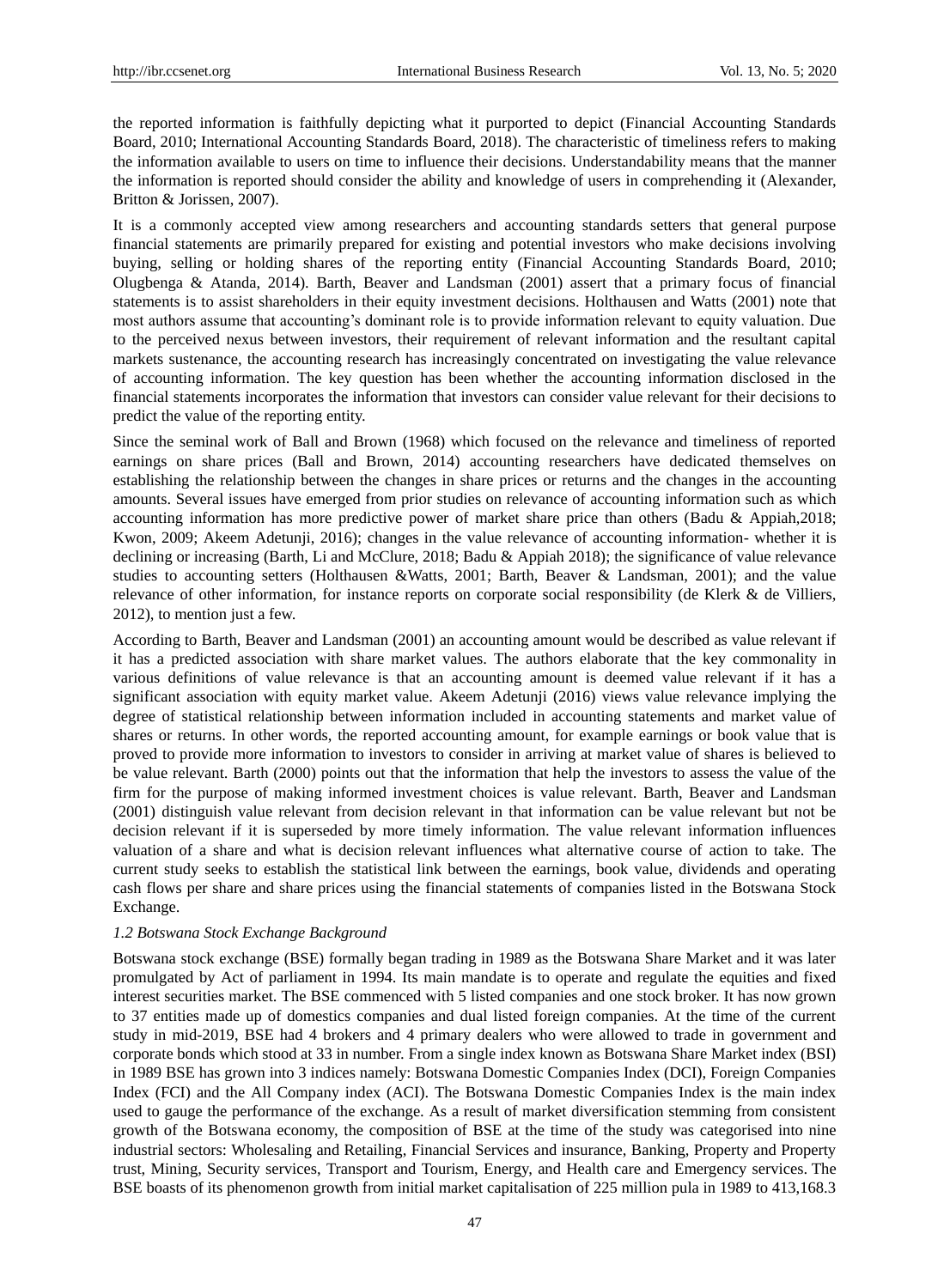million pula at the end of 2018. The BSE is one of Africa's best performing stock exchanges, averaging 24% aggregate return in the past decade (Botswana Stock Exchange, n.d.). This has allowed the BSE to be the third largest stock exchange in terms of market capitalization, in Southern Africa behind the Johannesburg Stock Exchange and the Namibian Stock Exchange. The BSE has contributed significantly to the national economy as it plays a critical role of providing the platform on which government; *state-owned entities* and the private sector can raise debt and equity capital (Botswana Stock Exchange, n.d).

The application of International Financial Reporting Standards (IFRS) in preparing financial statements in Botswana was given a legal mandate by Companies Act of 2003 which required all public companies and non-exempt companies to use IFRS. Non-exempt companies are private companies that are above a specified threshold of turnover and total assets for mandatory audit. In Botswana the authority to adopt, issue and update financial reporting standards for public interest entities and ensuring that they are consistent with IFRS is vested upon the Botswana Accountancy Oversight Authority (BAOA) which was established by the Financial Reporting Act of 2010. At time of this study the BAOA had adopted IFRS issued by IASB and therefore all BSE listed companies as part of Public Interest Entities (PIEs) applied the IFRS in wholesome. It is mandatory for all Companies listed with BSE to release their interim and abridged audited financial statements within 3 months of their production (Botswana Stock Exchange, 2018).

#### *1.3 Problem Statement*

Numerous studies have been conducted to investigate the relationship between accounting information disseminated through the financial statements and the market share price. However, the available literature is still not conclusive on the questions of which financial variable is more predictive of the market share value than the others (Barth, Li and McClure, 2018; Badu & Appiah 2018); and which share price mostly reflects investors' consideration of accounting information (Jabar, 2012). Moreover, most of the value relevance research emanates from the developed world such as America and Europe although a growing number of such studies can be traced in the two big economies of Africa, Nigeria and South Africa. See for example, Ernest and Oscar (2014); Olugbenga and Atanda (2014) and Busari and Bagudo, (2018) in Nigeria; and Baboukardos and Rimmel (2016), Venter, Emanuel, and Cahan (2014), and de Klerk and de Villiers (2012) in South Africa. Knowledge about how and when the investors respond to the accounting information announcements is vital for the development of capital markets whose growth is pivotal to the economic survival of any country. It is therefore appropriate to extend the literature about value relevance of financial information on the share prices by examining variables from developing countries' sources. This study contributes to the extant literature by focusing on four independent financial variables namely earnings per share, book value per share, dividends per share, and operating cash flows per share. The study also compares the effect of the four independent variables on the market share price as at 3 different dates: at year end date, 3 months after year end date and 6 months after year end date.

# *1.4 Objectives*

The general objective of this study is to examine the relationship between accounting information and market share values using the data of companies listed on the Botswana Stock Exchange over the period of seven years from 2012 to 2018. Specifically the study has the following objectives:

- 1. To establish the relationship between market share prices at the end of the year with earnings, book value, dividends and cash flows per share.
- 2. To establish the relationship between market share prices 3 months after year end with earnings, book value, dividends and cash flows per share.
- 3. To establish the relationship between market share prices 6 months after year end with earnings, book value, dividends and cash flows per share.
- 4. To determine the share price that mostly reflects the investors' consideration of accounting information.

# **2. Literature Review**

#### *2.1 Theoretical Review*

This study is hinged on the market share valuation model initially developed by Ohlson (1995). The model represents firm value as a linear function of book value of equity and the present value of expected future abnormal earnings (Barth, Beaver & Landsman, 2001; de Klerk & de Villiers, 2012; Kumari & Mishra, 2017). The model advocates that investors should pay more than the book value of equity for the share if the present value of expected earnings is higher than the book value or should pay less if the expected earnings are less than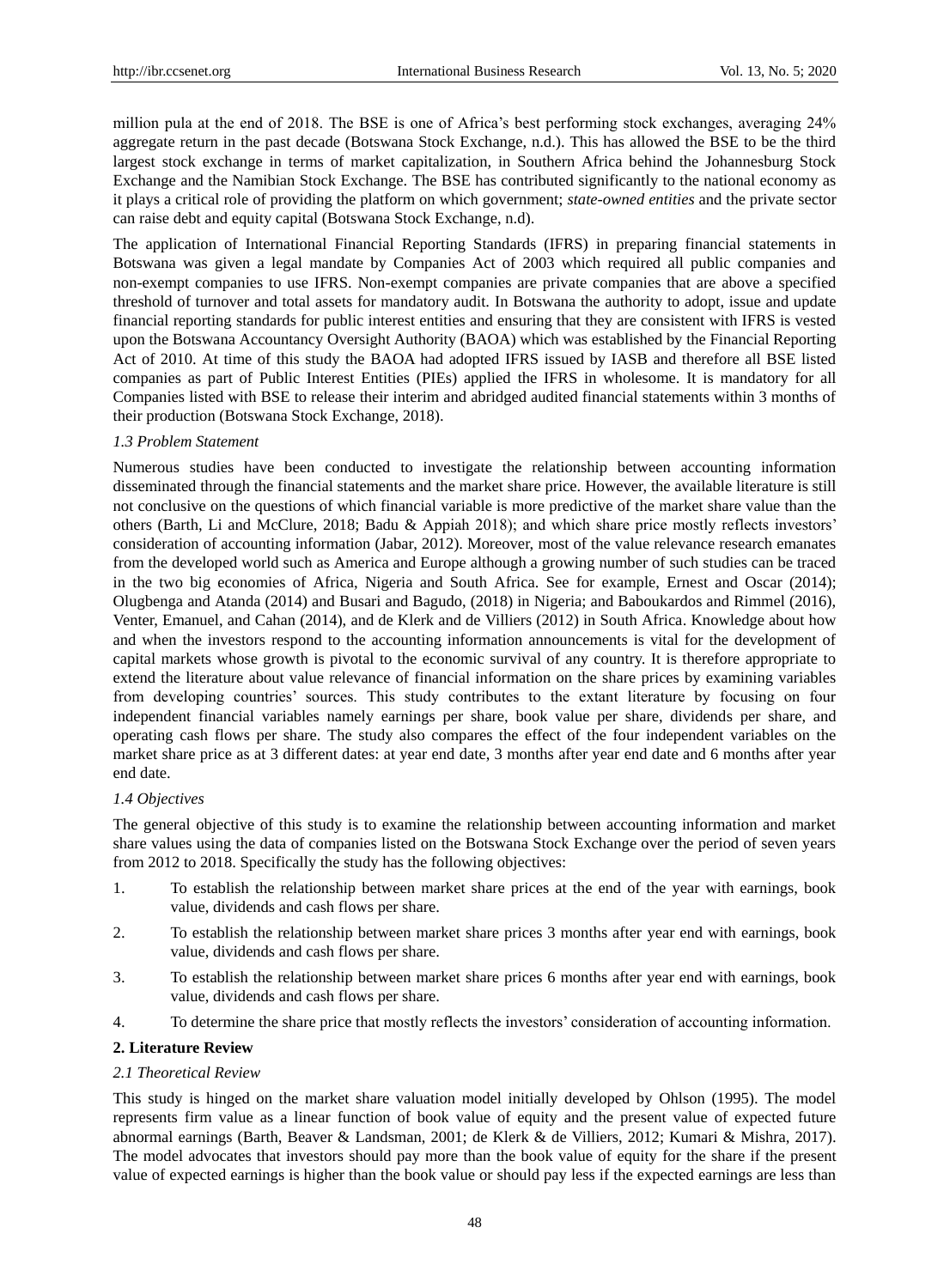anticipated. Applied in this sense the model is used to forecast the share value of a firm. Barth, Beaver and Landsman (2001) however expound further that with additional assumptions of linear information dynamics, firm value can be re-expressed as a linear function of equity book value, net income, dividends, and other information. Used in this manner the model is useful in determining the association between share prices and accounting information in an attempt to establish the explanatory power of accounting figures to share prices. Net income and book value as reflected in the income statement and statement of financial position respectively have always been considered the prominent factors in explaining the change in the market share price of an entity (Barth, Li & McClure, 2018; Karğın, 2013; Ali & Hwang, 2000). A variety of prior studies have employed the Ohlson's model to examine the value relevance of accounting information while focusing on earnings and book value. See for example, Badu and Appiah (2018), Akeem Adetunji (2016), Enofe, Asiriuwa and Ashafoke (2014) and Karğın, 2013, just to mention a few.

In its extended version Ohlson's model has been used to examine the statistical association between market share prices and various accounting numbers beyond earnings and book value. For example Elshandidy (2014) added ownership structure on earnings and book value; Ernest and Oscar (2014) added leverage, Jabar (2012) added cash flows and Busari and Bagudo (2018) and Olugbenga and Atanda (2014) added dividends and cash flows.

From the review of value relevance literature Holthausen and Watts (2001) identified 3 categories of studies that adopt association approach in analysing value relevance of accounting numbers namely, relative association, incremental association and marginal information content. Relative association refers to studies that compare the effect of accounting amounts on market share value under different accounting standards regimes. Incremental association refers to studies that examine whether the accounting number of interest explains better the share value or returns than others. They focus on analysing the explanatory power of an accounting number. The marginal information content studies concentrate on analysing whether a disclosure of particular accounting information would add to the information that the investor already has (Olugbenga & Atanda, 2014).

This study takes an incremental approach in examining the linear relationship between market share price on one side and earnings, book value, operating cash flows and dividends per share on the other side.

#### *2.2 Empirical Literature Review*

The empirical literature review below is organized according to the two main focal points of this study. First, the study seeks to establish which of the four sets of accounting information that have been relatively extensively investigated in prior studies has the highest predictive power of the market share value. Therefore, the studies that use earnings, dividends, book value and operating cash flows per share as independent variables, in various combinations, with a focus on the emerging economies were reviewed. Second, the current study aims to establish the share price that mostly reflects investors' usage of the released accounting information in making investment decisions. Hence, the studies that use market share price at different dates in a year as dependent variable were referred to.

#### 2.2.1 Value Relevance of Accounting Information

Accounting research investigating the value relevance of accounting amounts has embraced a variety of approaches. While the focal point, being the market share value, has remained the same, the independent and control variables have been expanded from traditional internal accounting information namely earnings and book value to external factors such as rise in technology, improvement of accounting standards and country specific factors such as economic, social, political and legal components (Barth, Li & McClure, 2018; Karğın, 2013; Ali & Hwang, 2000). Che (2007) investigated the value relevance of accounting information and the relationship between market share prices and different types of shareholding in the context of China and established a strong association between accounting information as reflected in the statement of comprehensive income and statement of financial position.

Kwon (2009) investigated the value relevance of accounting information in Korean companies with a view of answering five questions. Among them were the questions about the most value relevant variable among book value, earnings and cash flows in normal situations, in instances of earning management and/or situations of negative earnings. Other questions related to whether value relevance of the 3 variables has been increasing or declining; and whether cash flow can replace earnings. The author used the share price at the end of 3 months after the year end as dependent variable and book value, earnings and cash flows were the independent variables. The study established that book value is the most value relevant variable and cash flows have more value relevance than earnings. Furthermore, the results suggested that combined value relevance of book value and cash flows is more value relevant than that of book value and earnings, implying that cash flows can be a substitute for earnings in equity valuation model.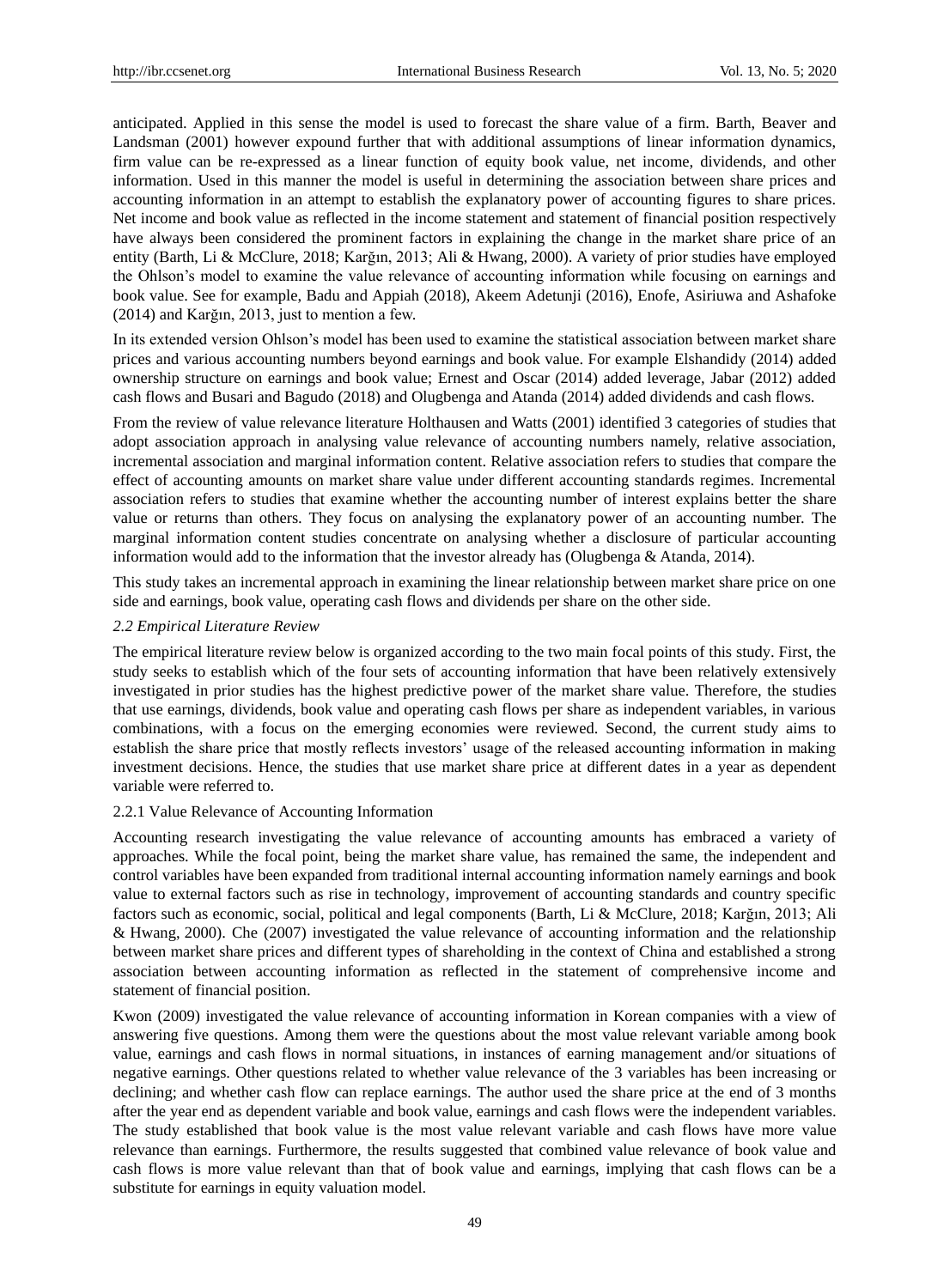Busari and Bagudo (2018) investigated the comparative value relevance of financial information for consolidated and separated financial statements of financial institutions. They used earnings per share, book value per share, dividends per share and cash flows per share as independent variables. They observed that on the overall, accounting information on both consolidated and separated financial information were value relevant although the consolidated information was more value relevant than the separated financial information.

Ernest and Oscar (2014) conducted a study to compare value relevance of earnings, book value and leverage per share in banking and petroleum sectors in Nigeria. They established that earnings per share were the most considered by investors in share price decisions and information in the petroleum sector was more relevant than that of the banking sector.

The study by Olugbenga and Atanda (2014) examined the value relevance of accounting information focusing on earnings, book value, cash flows and dividends as independent variables. They reported that overall the accounting information of listed companies in Nigeria was value relevant but did not follow a disernable pattern over the period from 1990 to 1999. The authors noted that the value relevance was weak in the periods of the country's political crisis and global economic turmoil.

The study by Agostino, Drago and Silipo (2011) in the European banking industry revealed that the adoption of IFRS enhanced the value relevance of earnings and book value of transparent banks but not of less transparent banks. Karğın (2013) also examined the effect of adoption of IFRS on value relevance of earnings and book value in Turkey. The study reported the improvement of value relevance of book value after the introduction of IFRS but not of earnings.

Sami and Zhou (2004) compared the value relevance of accounting information from Chinese GAAP compliant market with that of International Accounting Standards compliant market. They reported value relevance in both markets and a higher value relevance of accounting information produced by IAS compliant companies. Elshandidy (2014) using the data from 3 stock markets in China also examined the value relevance of the accounting information prepared using different sources of accounting standards aplicable in China namely, Chinese Accounting Standards for domestic firms; International Financial Reporting Standards (IFRS) for both domestic and overseas firms; and Hong Kong GAAP for Hong Kong and overseas firms. Elshandidy used two dependent variables namely, closing share price and market value measured as share price multiplied by number of shares in issue. The independent variables were the earnings per share and book value per share with a control variable of ownership structure.The study revealed that accounting information was value relevant in the companies using Chinese standards and those using IFRS, while the information produced by companies following Hong Kong GAAP was partially relevant. The study also revealed that the convergence of Chinese Accounting Standards with IFRS produced more value relevant information.

Ali and Hwang, (2000) carried out a study in 16 non-US countries to examine the country-specific factors influencing value relevance of accounting information. They observed that value relevance was lower for countries with bank oriented financial systems; value relevance was lower in countries where the private sector bodies do not participate in standard setting process; value relevance was lower in continental model countries as compared to British –American model countries; and value relevance was lower where taxation rules play a key role in financial accounting measurements. Ali and Hwang further noted that value relevance was higher in companies committing more resources for external auditing services. These results imply that different systems adopted by a country will have a bearing on the value relevance of the information produced by reporting entities in that country.

Akeem Adetunji (2016) investigated the association between accounting numbers and market values of listed Deposit Money Banks in Nigeria and found out that the accounting information of sampled banks was value relevant for share valuation although the earnings information appeared to be irrelevant.

Enofe, Asiriuwa and Ashafoke (2014) examined the value relevance of earnings per share and book value per share on the average share prices of listed banks in Nigeria and observed that accounting information has the ability to capture information that affects equity value and there is a relationship between accounting numbers and share prices. These results were supported by Olowolaju and Ogunsan (2016) who investigated the value relevance of accounting information in the Deposit Money banks utilizing earnings per share, book value per share and dividend per share. The study found out that book value per share and dividends per share had a significant relationship with the share price at 5% significant level. Also the study revealed that earnings per share have ability to predict the share price. On the contrary, the work by Umoren, Akpan and Ekeria (2018) that investigated the value relevance of accounting information published by financial institutions in Nigeria focusing on earnings per share and book value per share, revealed no significant relationship between both independent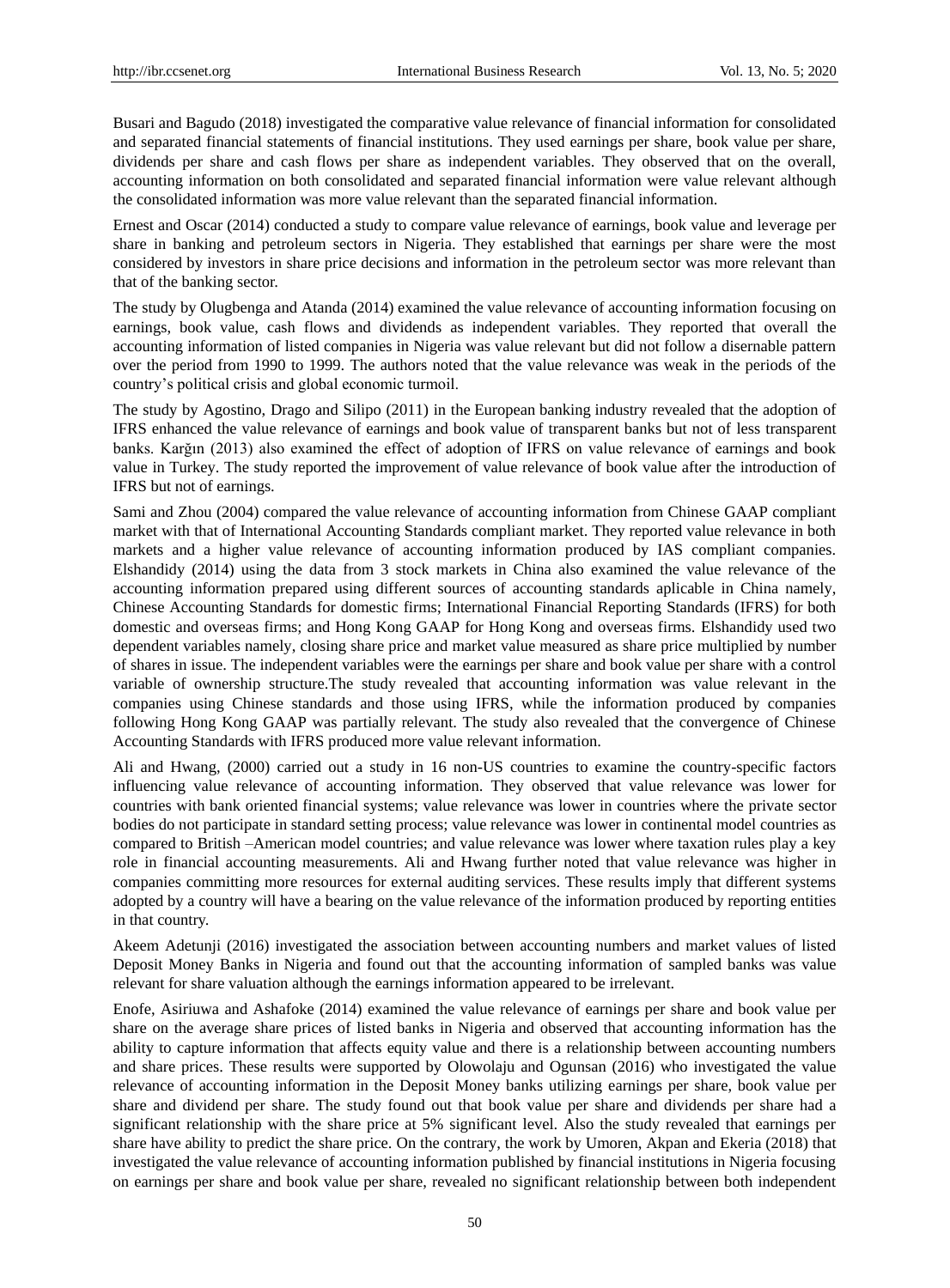variables and share price. Earlier on, the work by Okafor and Odia (2011) had also indicated that earnings per share in the Nigerian Banking Sector did not have significant impact on the share price despite the strong association among the two variables.

Mixed results about the value relevance of specific accounting figures are evidenced in the above literature confirming the need to investigate the phenomenon further. The above literature seems to suggest that value relevance of accounting information is affected by a variety of factors such as industry in which the company operates and accounting standards applied.

#### 2.2.2 Value Relevance and Share Price Date

While most prior studies have used the year end market share value as a dependent variable few studies have attempted to focus on different dates. Uwuigbe et al. (2016) examined the effects of value relevance of financial statements on firms' share price in Nigeria and reported that a significant positive relationship existed between earnings per share (EPS) and year end share price.

Jabar (2012) examined the influence of institutional factors on the value relevance of accounting information in the context of Jordan with a view of establishing which share price proxy is more reliable in indicating value relevance. Jabar used average annual share price, annual closing share price and share price after a 3 months period following the financial year-end as the dependent variables. The author divided the independent variables into two groups: accounting information comprising earnings, book value and cash flows and internal factors consisting of foreign ownership, trading volume, and financial disclosure time, and financial disclosure level, number of shareholders, listing status, company's age and type of industry. The study identified book value to possess the greatest value relevance and to be the best predictor of firm value. The work of Jabar also revealed that the value relevance of earnings and book value is higher for companies having foreign ownership, larger trading volume and larger shareholder numbers. In addition, companies that conform to financial disclosure time, that are listed on the main board and that are older in age reflect greater value relevance of earnings and book values. Value relevance of book value was found to be greater for companies complying with disclosure requirements and for services companies. Jabar also established that annual closing share price proxy was more reliable in detecting the value relevance of accounting information.

Agostino, Drago and Silipo (2011) examined the value relevance of IFRS using the share price after 6 months as dependent variable and book value, earnings per share and date of IFRS becoming mandatory as independent variables. They established that the introduction of IFRS enhanced the information content of both earnings and book value for more transparent banks but for less transparent entities only value relevance of earnings per share was improved.

Most value relevant studies have focused on the year end share price as the dependent variable ignoring the fact that the time of releasing the accounting information can also have an impact on the share price. The current study attempts to examine the effect of accounting information on different 3 prices that have been used in value relevant literature.

#### *2.3 Hypotheses Development*

The above literature provides mixed evidence regarding the value relevance of earnings, book value, dividends and cash flows to market share prices at different points in a year. Depending on when the investors have access to the reported information and therefore are able to consider it in deciding on the share prices, value relevance may change during the year. We therefore hypothesize as follows:

Hypothesis 1: Earnings are value relevant to market share prices at the end of the year.

Hypothesis 2: Earnings are value relevant to market share prices at the end of 3rd month after year end.

Hypothesis 3: Earnings are value relevant to market share prices at the end of 6th month after year end.

Hypothesis 4: Book value is value relevant to market share prices at the end of the year.

Hypothesis 5: Book value is value relevant to market share prices at the end of 3rd month after year end.

Hypothesis 6: Book value is value relevant to market share prices at the end of 6th month after year end.

Hypothesis 7: Dividends are value relevant to market share prices at the end of the year.

Hypothesis 8: Dividends are value relevant to market share prices at the end of 3rd month after year end.

Hypothesis 9: Dividends are value relevant to market share prices at the end of 6th month after year end.

Hypothesis 10: Cash flows are value relevant to market share prices at the end of the year.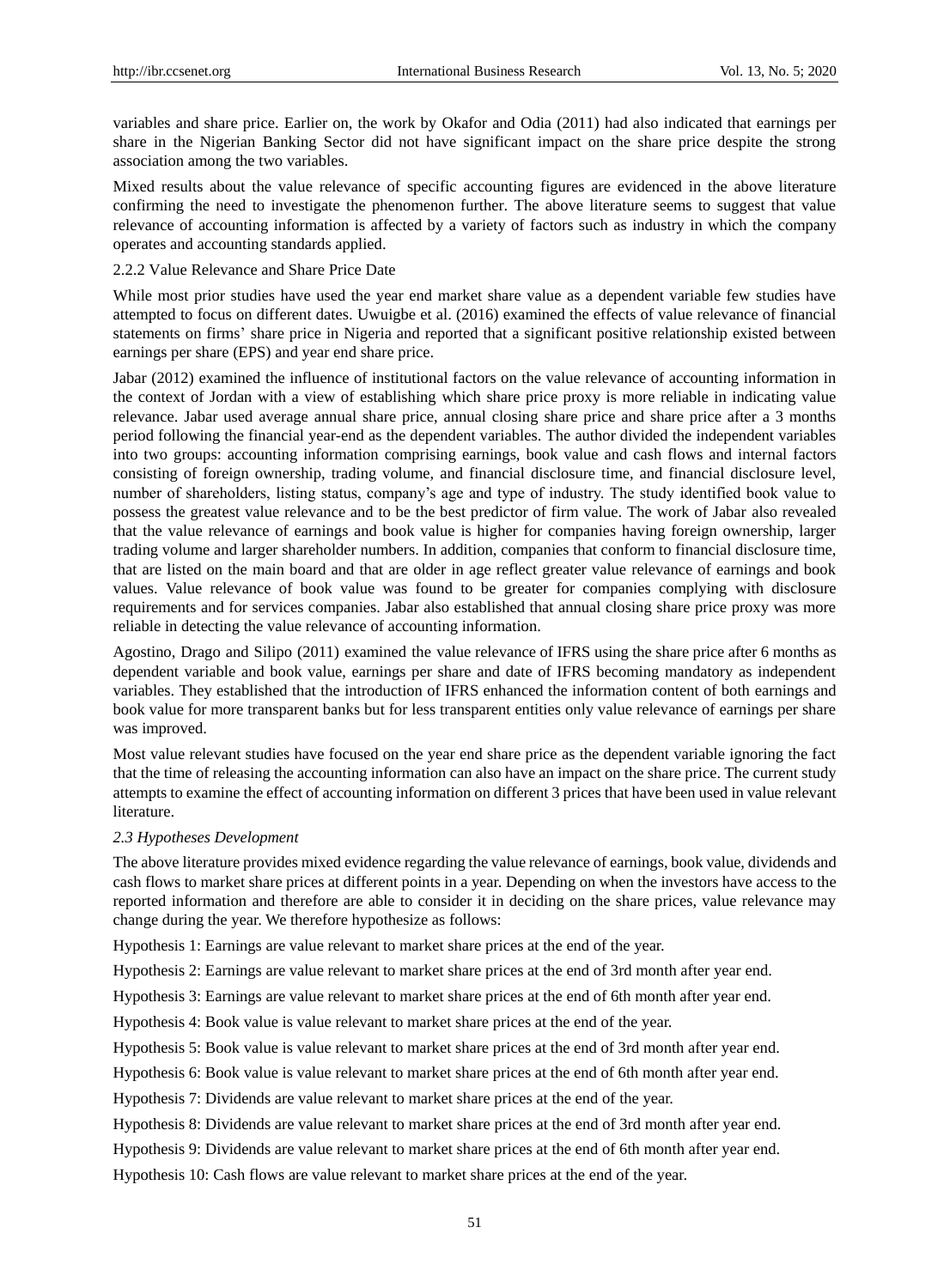Hypothesis 11: Cash flows are value relevant to market share prices at the end of 3rd month after year end.

Hypothesis 12: Cash flows are value relevant to market share prices at the end of 6th month after year end.

#### **3. Method**

The target population for this study was the 26 companies listed on the domestic board of the Botswana Stock Exchange. Earnings, dividends, book value and operating cash flows per share were computed from data obtained from the annual reports of 14 companies whose financial statements for the period from 2012 to 2018 could be accessed. Market share prices of the 14 companies were obtained from Botswana Stock Exchange – Equity Statistics for period from January 2012 to September 2019. The generated observations totaled 98.

#### *3.1 Dependent Variables*

The dependent variable for this study is the market share price for each company under study. Prior studies that have employed Ordinary Least Square Regression model to investigate the statistical relationship between accounting amounts and market share value have used different periods' share prices as dependent variable. For example, Uwuigbe et al. (2016) used last day share price and Badu and Appiah (2018) used market price 3 months after the year end. Agostino, Drago and Silipo (2011) used share price 6 months after the end of the year. Enofe, Asiriuwa and Ashafoke (2014) made use of average annual share price. Jabar (2012) used average annual share price, annual closing share price and share price after a 3 month period following the financial year-end and reported that the closing share price was more reliable in reflecting the value relevant information. These studies demonstrated the existence of value relevance of accounting information for market share prices at the end of different periods. The question *when do investors exactly incorporate the released accounting information in the share prices* is yet to be conclusively answered. Therefore this study aims to contribute to this debate by using the market prices at the end of the year (MSPjt), at end of 3 months after the year end (MSPjt+ $\iota_{\iota}$ ) and at end of 6 months after year end  $(MSP)t_{+(k)}$  in an attempt to establish the market price which reflects the accounting information more than the others.

#### *3.2 Independent Variables*

Consistent to previous studies, for example Hodgson and Stevenson‐Clarke (2000), Kwon (2009), Jabari (2012), Busari and Bagudo (2018) and Olugbenga and Atanda(2014) this study used earnings per share, book value per share, cash flows per share and dividends per share as independent variables. Table 1 shows how each independent variable was measured.

| <b>Independent Variables</b> | Abbreviation | <b>Measurements</b>                                                                                                         |
|------------------------------|--------------|-----------------------------------------------------------------------------------------------------------------------------|
| Book value per share         | <b>BVS</b>   | Ordinary shareholder's equity divided by weighted average shares in<br>issue during the year.                               |
| Dividends per share (DPS)    | <b>DPS</b>   | Paid and proposed dividends in a year divided by number of shares<br>ranking for dividends.                                 |
| Earnings per share (EPS)     | <b>EPS</b>   | Profit for the year attributable to equity holders divided by weighted<br>average shares in issue during the year.          |
| Cash flows per share         | <b>CFS</b>   | Net cash generated by or (utilised in) operating activities divided by<br>weighted average shares in issue during the year. |

#### Table 1. Measurement of independent variables

#### *3.3 The Model*

Using the model from previuos studies (see for example, Olugbenga and Atanda, 2014) this study constructed the following 3 main models.

 $MSPjt = \beta_0 + \beta_1 EPSjt + \beta_2 BVSjt + \beta_3 DPSjt + \beta_4 CFSjt + \epsilon_j t$  (I)

$$
MSPjt_{+1/4} = \beta_0 + \beta_1 EPSjt + \beta_2 BVSjt + \beta_3 DPSjt + \beta_4 CFSjt + \epsilon jt
$$
 (II)

$$
MSPjt_{+\frac{1}{2}} = \beta_0 + \beta_1 EPSjt + \beta_2 BVSjt + \beta_3 DPSjt + \beta_4 CFSjt + \epsilon jt
$$
 (III)

Where

MSPjt represents the market share price of firm j at the end of year t,

MSP jt<sub>+ $\frac{1}{4}$ </sub> represents the market share price of firm j at end of 3 months after the end of year t

MSPjt<sub>+½</sub> represents the market share price of firm j at end of 6 months after the end of year t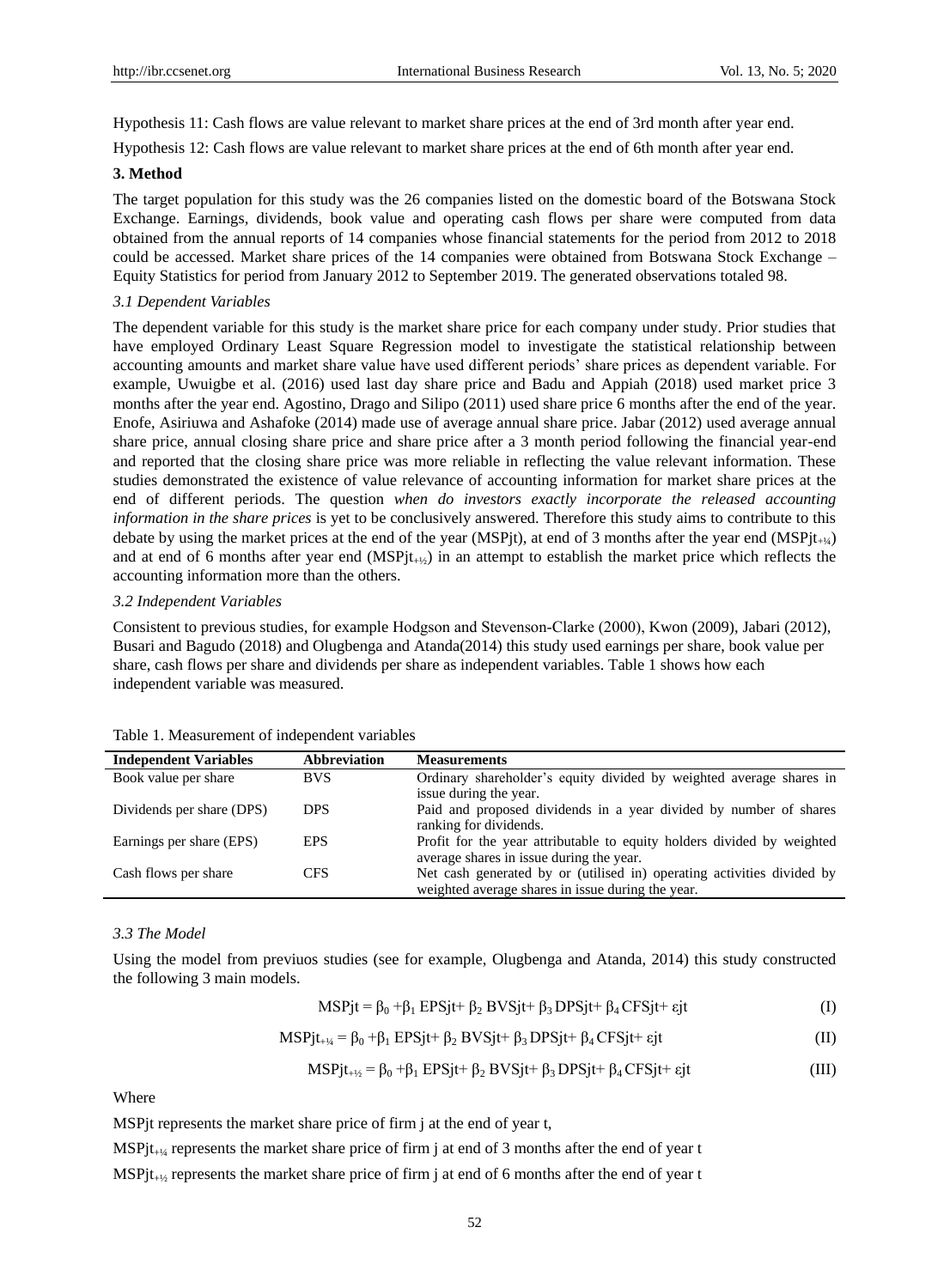$\beta_0$  represents the market share price when all independent variables are equal to zero.

 $β_1, β_2, β_3, β_4$ , represent the quantified effect that the independent variables have on the market share value.

EPSjtrepresents earnings per share of firm j at the end of year t

BVSjtrepresents book value per share of firm j at the end of year t

DPSjtrepresents dividends per share of firm j at the end of year t

CFSjtrepresents cash flows per share of firm j at the end of year t

In order to determine the explanatory power of each independet variable individually, twelve bivariate models were costructed.

For the market share price at year end the following models were constructed:

$$
MSPjt = \beta_0 + \beta_1 EPS \, jt + \varepsilon jt
$$
  
\n
$$
MSPjt = \beta_0 + \beta_2 BVS \, jt + \varepsilon jt
$$
  
\n
$$
MSPjt = \beta_0 + \beta_3 DPS \, jt + \varepsilon jt
$$
  
\n
$$
MSPjt = \beta_0 + \beta_4 CFS \, jt + \varepsilon jt
$$

For the market price at the end of 3 months after the year end, the following models were framed:

 $MSPjt_{+1/4} = \beta_0 + \beta_1 EPSjt + \epsilon jt$  $MSPit_{+1/4} = \beta_0 + \beta_2 BVS$  jt + εjt  $MSPjt_{+1/4} = \beta_0 + \beta_3 DPS jt + \epsilon jt$  $MSPjt_{+1/4} = \beta_0 + \beta_4 CFS$  jt + εjt

For the market price at end of 6 months after the year end, the following models were formulated:

 $MSPjt_{+1/2} = \beta_0 + \beta_1 EPSjt + \epsilon jt$  $MSPit_{+1/2} = \beta_0 + \beta_2 BVS$  jt + εjt  $MSPit_{+1/2} = \beta_0 + \beta_3 DPS it + \varepsilon it$  $MSPjt_{+1/2} = \beta_0 + \beta_4 CFSjt + \epsilon jt$ 

#### **4. Results**

In our analysis we computed the descriptive statistics, performed correlations of all the variables and conducted regressions on market price on one hand and accounting amounts on the other.

# *4.1 Descriptive Statistics*

Table 2 displays the descriptive statistics which indicate that the market share prices of sampled companies were between 82 thebe and 2870 thebe at the end of the year, between 94 thebe and 2900 at the end of 3 months after the year end and between 82 thebe and 2950 thebe 6 months after year end. The average market price at the end of year was around 651 thebe, and that at the end of 3 months after year end stood at about 669 thebe while that one at the end of 6 months after year end stood at 683 thebe. Overall, there were no major fluctuations among the 3 market share prices. The minimum EPS at the end of the year was negative 63.5 thebe while the maximum stood at 218 thebe with an average of 54 thebe. The minimum DPS was 0 thebe while the maximum was 170 thebe with an average of 38 thebe. At the end of the year the minimum of BVS was 60 thebe and the maximum was 1061 thebe with an average of 278 thebe. The minimum of CFS was a whooping negative 1472 thebe while the maximum was 719 thebe with an average of 28 thebe.

|                | N  | Minimum    | Maximum | Mean     | Std. Deviation |
|----------------|----|------------|---------|----------|----------------|
| MSPjt          | 98 | 83         | 2870    | 650.94   | 586.496        |
| $MSPit_{+1/4}$ | 98 | 94         | 2900    | 668.69   | 595.475        |
| $MSPjt_{+1/2}$ | 98 | 82         | 2950    | 682.87   | 619.793        |
| <b>EPS</b>     | 98 | $-63.50$   | 218.00  | 54.1127  | 46.60006       |
| <b>DVS</b>     | 98 | .00        | 170.00  | 37.5167  | 37.64720       |
| <b>BVS</b>     | 98 | 60.26      | 1061.34 | 278.2266 | 230.57695      |
| <b>CFS</b>     | 98 | $-1472.18$ | 718.80  | 28.1408  | 191.27183      |

| Table 2. Descriptive statistics |
|---------------------------------|
|---------------------------------|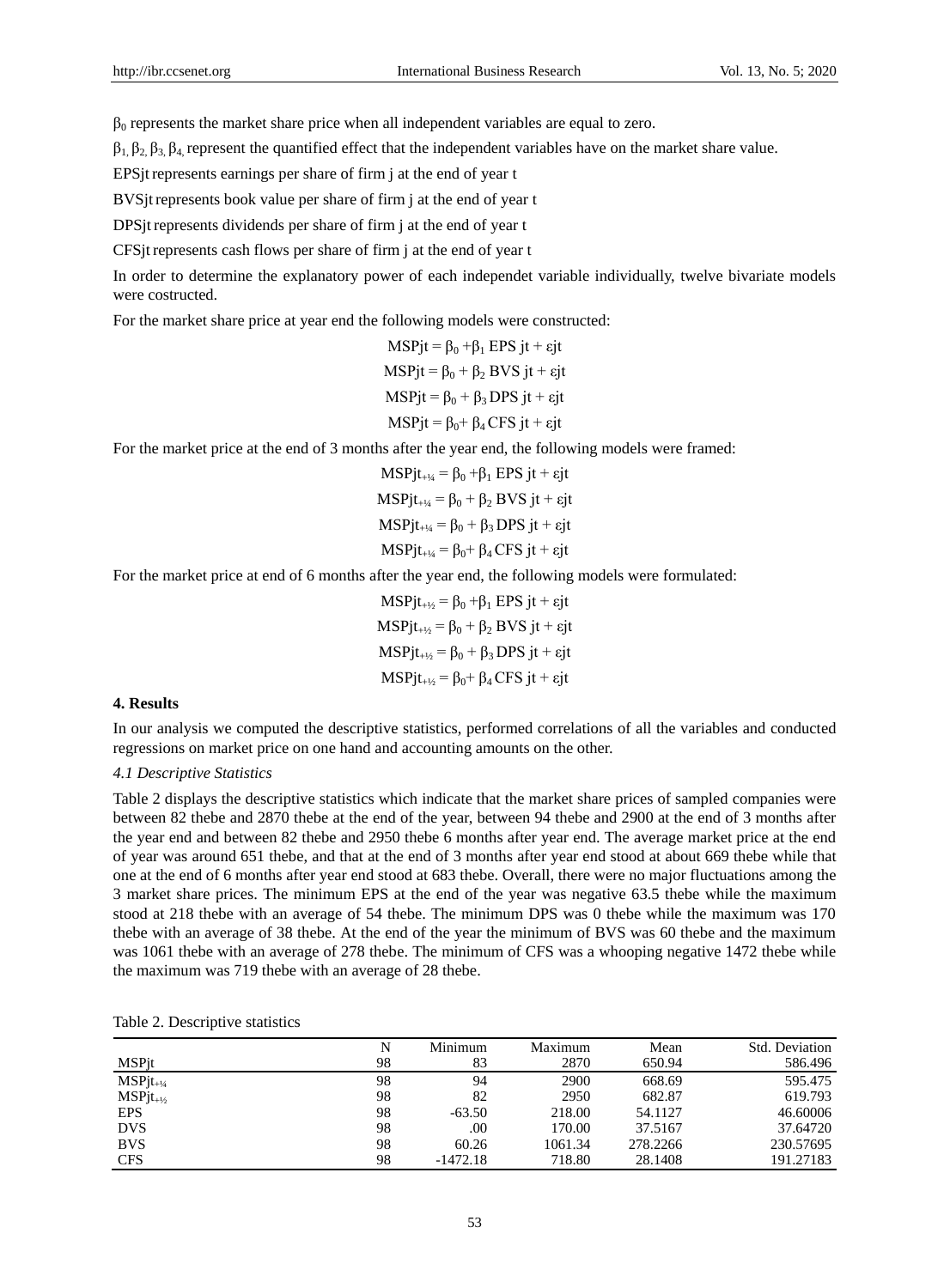Operating cash flows in the sampled companies reflected huge fluctuations implying that a good number of them had subdued cash flows during the period under study. About 28% of observations examined contained negative operating cash flows.

# *4.2 Correlations*

Table 3 presents the correlation matrix of market share price at year end, market share price 3 months after year end, market share price 6 months after year end, earnings per share, dividends per share, book value per share and cash flows per share. There were significant positive and very strong correlations between the three market share prices at end of the year, 3 months after the end of year and 6 months after the end of the year ( $r = 993$ ; r  $=$ .983;  $r = .994$  respectively). This implies that share prices at three different points were moving in the same direction. Table 3 also exhibits a significant positive and strong association between earnings and the 3 market share prices  $(r = .743; r = .760; r = .780$  respectively).

|                |                            | <b>MSPit</b> | $MSPjt_{+!4}$ | $MSPjt_{+1/2}$    | <b>EPS</b> | <b>DVS</b> | <b>BVS</b> | <b>CFS</b> |
|----------------|----------------------------|--------------|---------------|-------------------|------------|------------|------------|------------|
| <b>MSPjt</b>   | <b>Pearson Correlation</b> |              |               |                   |            |            |            |            |
|                | $Sig. (2-tailed)$          |              |               |                   |            |            |            |            |
| $MSPjt_{+1/4}$ | Pearson Correlation        | $.993***$    |               |                   |            |            |            |            |
|                | $Sig. (2-tailed)$          | .000         |               |                   |            |            |            |            |
| $MSPjt_{+1/2}$ | Pearson Correlation        | $.983***$    | $.994***$     |                   |            |            |            |            |
|                | $Sig. (2-tailed)$          | .000         | .000          |                   |            |            |            |            |
| <b>EPS</b>     | Pearson Correlation        | $.743***$    | $.760^{**}$   | .780 <sup>°</sup> |            |            |            |            |
|                | $Sig. (2-tailed)$          | .000         | .000.         | .000              |            |            |            |            |
| <b>DVS</b>     | Pearson Correlation        | $.662**$     | $.661**$      | $.660**$          | .673       |            |            |            |
|                | $Sig. (2-tailed)$          | .000         | .000          | .000.             | .000       |            |            |            |
| <b>BVS</b>     | Pearson Correlation        | $.621$ **    | $.622***$     | $.607**$          | $.761$ **  | $.643***$  |            |            |
|                | $Sig. (2-tailed)$          | .000         | .000          | .000              | .000       | .000       |            |            |
| <b>CFS</b>     | <b>Pearson Correlation</b> | $-.010$      | $-.024$       | $-.016$           | $-.159$    | $-.011$    | $-.072$    |            |
|                | $Sig. (2-tailed)$          | .920         | .815          | .873              | .118       | .915       | .480       |            |

\*\*. Correlation is significant at the 0.01 level (2-tailed).

There was also significant positive and strong association between dividends and share values at 3 points (r  $= .662$ ; r = .661; r = .660 respectively). Table 3 also reflects a significant positive and strong association between book value and 3 share prices  $(r = .621; r = .622; r = .607$  respectively). All the significant relationships above reflected  $p < .0001$ . The results signify that the rise in earnings, dividends or book value would result in an increase in each of the 3 share prices. However, Table 3 depicts an insignificant negative and weak association between cash flows and each of the 3 prices ( $r = -.010$ ;  $r = -.024$  and  $r = -.016$  respectively) implying that operating cash flows and share prices were moving on opposite directions.

While still on Table 3, significant positive and strong relationships were observed between earnings and dividend and between earnings and book value per share ( $r = .673$ ;  $r = .761$  respectively). The cash flows per share displayed an insignificant negative and very weak association with earnings per share  $(r = -.159)$ . The association between dividends per share and book value per share was significant positive and strong (r = .643) while that one between dividends and operating cash flows was insignificant negative and very weak  $(r = -0.01)$ . The association between cash flows and book value per share was also insignificant negative and very weak ( $r =$ -.072).

#### *4.3 Regression*

Table 4 displays the results of the bivariate regression analysis of 12 models. Table 4 shows that the earnings per share was value relevant in respect of all 3 market prices with  $R^2$  of 55.3% at the end of the year, 57.7% at the end of 3 months after the year end and 60.9% at the end of 6 months after the year end with a significant F-statistic .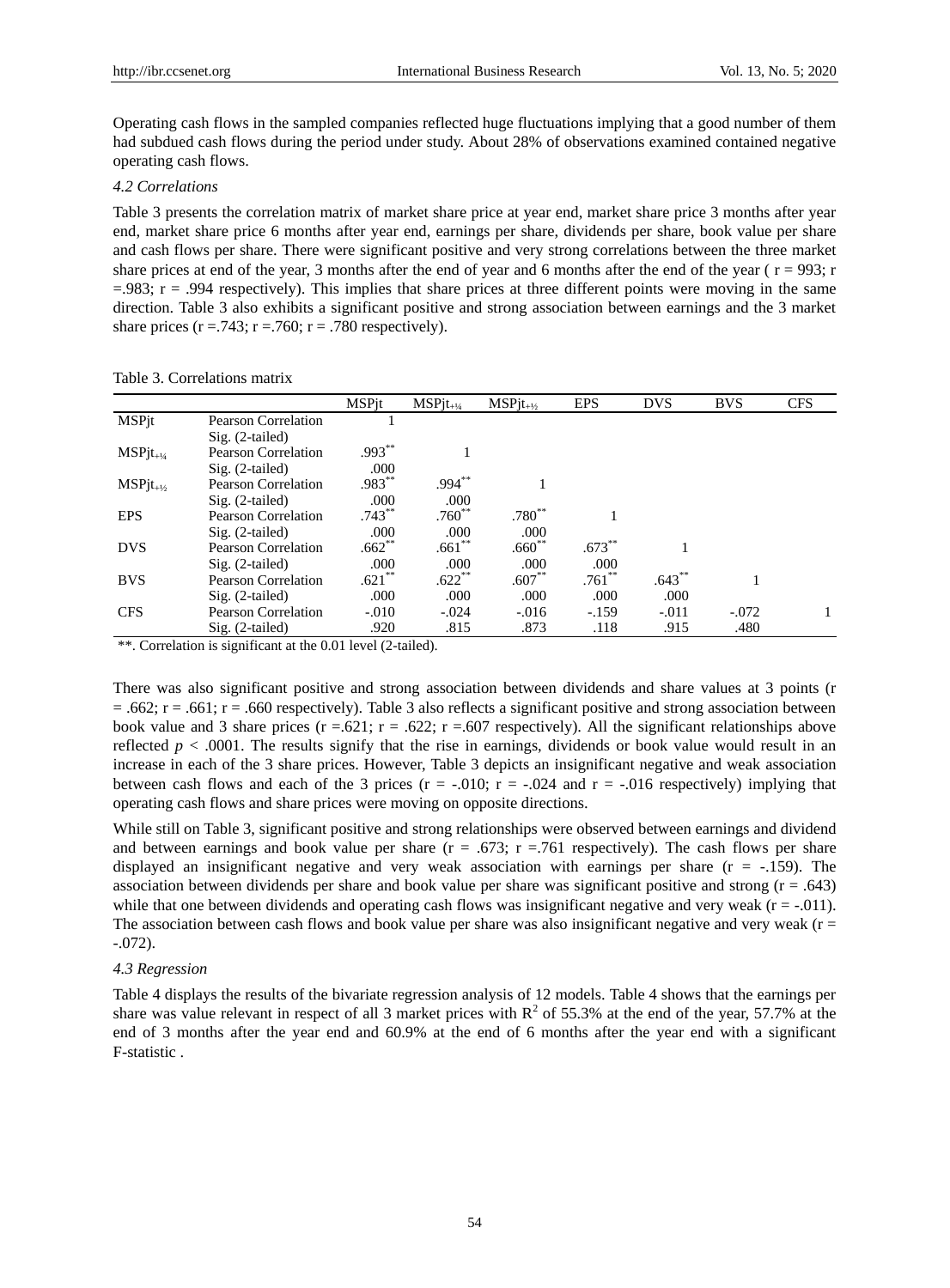| <b>Model</b>             | Variables  | <b>Beta</b> | t.       | Sig. | ${\bf R}^2$ | F       | <b>Sig</b>        |
|--------------------------|------------|-------------|----------|------|-------------|---------|-------------------|
| <b>MSPjt</b>             | <b>EPS</b> | .743        | 10.893   | .000 | .553        | 118.654 | .000 <sup>b</sup> |
| <b>MSPjt</b>             | <b>DVS</b> | .662        | 8.666    | .000 | .439        | 75.093  | .000              |
| <b>MSP</b> <sub>it</sub> | <b>BVS</b> | .621        | 7.754    | .000 | .385        | 60.129  | .000              |
| <b>MSPjt</b>             | <b>CFS</b> | $-.010$     | $-0.101$ | .920 | .000        | .010    | .920              |
| $MSPit_{+1/4}$           | <b>EPS</b> | .760        | 11.448   | .000 | .577        | 131.066 | .000              |
| $MSPit_{+1/4}$           | <b>DVS</b> | .661        | 8.620    | .000 | .436        | 74.310  | .000              |
| $MSPit_{+1/4}$           | <b>BVS</b> | .622        | 7.785    | .000 | .387        | 60.612  | .000              |
| $MSPit_{+1/4}$           | <b>CFS</b> | $-.024$     | $-.235$  | .815 | .001        | .055    | .815              |
| $MSPjt_{+1/2}$           | <b>EPS</b> | .780        | 12.219   | .000 | .609        | 149.310 | .000              |
| $MSPit_{+1/2}$           | <b>DVS</b> | .660        | 8.614    | .000 | .436        | 74.203  | .000              |
| $MSPjt_{+1/2}$           | <b>BVS</b> | .607        | 7.478    | .000 | .368        | 55.927  | .000              |
| $MSPjt_{+1/2}$           | <b>CFS</b> | $-.016$     | $-.160$  | .873 | .000        | .026    | .873              |

Table 4. Bivariate regression analysis of market share price model and EPS, DVS, BVS, and CFS

These results tell us that the earnings in the Botswana market are most value relevant to the market share prices at the end of 6 months after the year end. Table 4 also reflects that the further we move from the year end, the more value relevant the earnings become to market share values as indicated by the rising  $R^2$  of earnings.

Table 4 also reports that dividends were relevant in predicting share prices at year end, at the end of 3 months after year end and at the end of 6 months after year end, with  $R^2$  of 43.9%, 43.6% and 43.6% respectively and all of them reflecting significant F-statistic. The value relevance of dividends displayed minimal fluctuations within period of 6 months as compared to earnings. Dividends' value relevance was lower than that of earnings. Book value also exhibited weak but significant value relevance to the share values at year end, at the end of 3 months after year end and at the end of 6 months after year end, with  $R^2$  of 38.5%, 38.7% and 36.8% respectively and significant F-statistic but with unstable trend.

Furthermore, the information in Table 4 demonstrates that operating cash flows were apparently not value relevant to share prices. Operating cash flows were associated with insignificant negative and very weak  $R^2$ . In relation to share price at the end of the year  $R^2$  is .000, in relation to share price 3 months after the year end  $R^2$ is .001 and at the end of 6 months after the year end  $R^2$  is .000. Table 4 also depicts earnings being more value relevant to share prices than book value and dividends.

It should be noted that dividends displayed a higher explanatory power of market share prices than book values. Therefore in ranking, earnings were the most value relevant, followed by dividends and book value being the last.

In summary, Table 4 shows that earnings, dividends and book value were all value relevant to market share prices at the end of the year, 3 months after the end of the year and 6 months after the end of the year. Therefore on the basis of individual analysis alternative hypotheses 1 to 9 about earnings, book value and dividends were all accepted but hypotheses 10 to 12 regarding cash flows were negated.

Table 5 reflects the results of multivariate regression analysis of market share prices at the end of the year, at the end of 3 months after the year end and at the end of 6 months after year end against the earnings, dividends, book value and operating cash flows per share. Market share value model at the end of the accounting period yielded  $R^2$  of 60.8% with a statistically significant F-test ( $F = 36.06, P < .001$ )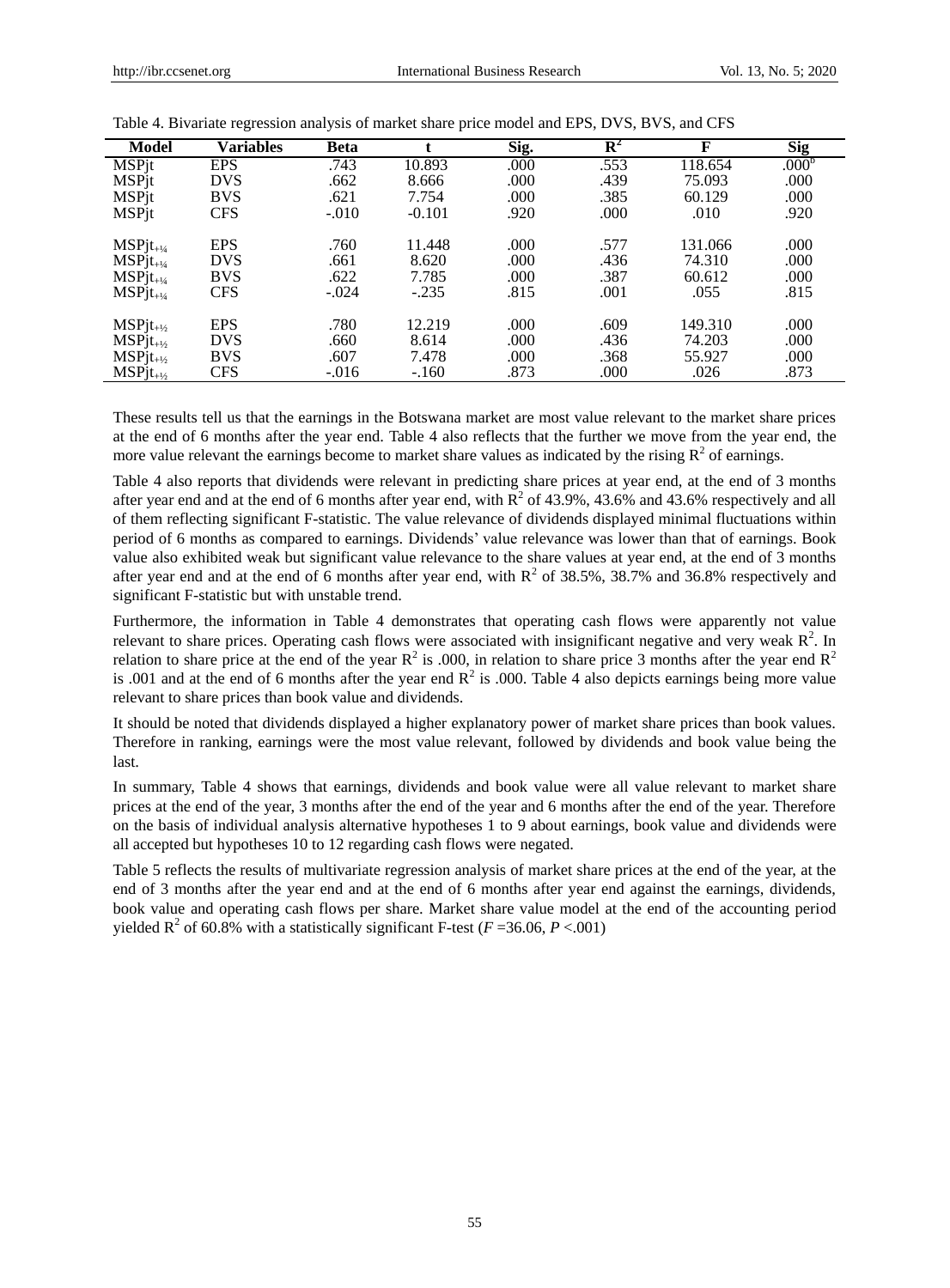|                |            | <b>Unstandardized</b><br><b>Coefficients</b> |                                                                                     | <b>Standardized</b><br><b>Coefficients</b>                                           |         |      | <b>Collinearity Statistics</b> |       |
|----------------|------------|----------------------------------------------|-------------------------------------------------------------------------------------|--------------------------------------------------------------------------------------|---------|------|--------------------------------|-------|
| Model          | Variables  | B                                            | Std. Error                                                                          | Beta                                                                                 |         | Sig. | Tolerance                      | VIF   |
| <b>MSPjt</b>   |            |                                              |                                                                                     |                                                                                      |         |      |                                |       |
|                | (Constant) | 87.457                                       | 62.468                                                                              |                                                                                      | 1.400   | .168 |                                |       |
|                | <b>EPS</b> | 6.870                                        | 1.382                                                                               | .546                                                                                 | 4.972   | .000 | .350                           | 2.859 |
|                | <b>DVS</b> | 4.267                                        | 1.430                                                                               | .274                                                                                 | 2.983   | .004 | .500                           | 2.000 |
|                | <b>BVS</b> | .088                                         | .265                                                                                | .035                                                                                 | .333    | .740 | .388                           | 2.576 |
|                | <b>CFS</b> | .252                                         | .204                                                                                | .082                                                                                 | 1.236   | .220 | .956                           | 1.046 |
|                |            |                                              | $R^2$ = .608; Adjusted $R^2$ = .591; F = 36.060, Sig. = 0.000 <sup>b</sup>          |                                                                                      |         |      |                                |       |
| $MSPjt_{+1/4}$ |            |                                              |                                                                                     |                                                                                      |         |      |                                |       |
|                | (Constant) | 93.017                                       | 62.171                                                                              |                                                                                      | 1.496   | .138 |                                |       |
|                | <b>EPS</b> | 7.504                                        | 1.375                                                                               | .587                                                                                 | 5.457   | .000 | .350                           | 2.859 |
|                | <b>DVS</b> | 4.057                                        | 1.424                                                                               | .257                                                                                 | 2.850   | .005 | .500                           | 2.000 |
|                | <b>BVS</b> | .039                                         | .264                                                                                | .015                                                                                 | .150    | .881 | .388                           | 2.576 |
|                | <b>CFS</b> | .228                                         | .203                                                                                | .073                                                                                 | 1.127   | .263 | .956                           | 1.046 |
|                |            |                                              |                                                                                     | $R^2$ = .623; Adjusted R <sup>2</sup> = .607; F = 38.4760, Sig. = 0.000 <sup>b</sup> |         |      |                                |       |
| $MSPjt_{+1/2}$ |            |                                              |                                                                                     |                                                                                      |         |      |                                |       |
|                | (Constant) | 81.597                                       | 62.306                                                                              |                                                                                      | 1.310   | .194 |                                |       |
|                | <b>EPS</b> | 8.944                                        | 1.378                                                                               | .672                                                                                 | 6.490   | .000 | .350                           | 2.859 |
|                | <b>DVS</b> | 4.040                                        | 1.427                                                                               | .245                                                                                 | 2.831   | .006 | .500                           | 2.000 |
|                | <b>BVS</b> | $-.152$                                      | .264                                                                                | $-.057$                                                                              | $-.576$ | .566 | .388                           | 2.576 |
|                | <b>CFS</b> | .289                                         | .203                                                                                | .089                                                                                 | 1.423   | .158 | .956                           | 1.046 |
|                |            |                                              | $R^2$ = .651; Adjusted R <sup>2</sup> = .636; F = 43.330, Sig. = 0.000 <sup>b</sup> |                                                                                      |         |      |                                |       |

#### Table 5. Multivariate regression analysis of MSPjt, MSPjt $_{+1/4}$  and MSPjt $_{+1/5}$  Models

This tells us that almost 61% of variations in the market share price are influenced by a combination of earnings, dividends, book value and cash flows. However, only the combination of earnings and dividends made a positive and significant contribution to changes in share prices. Book value and cash flows displayed insignificant beta statistic.

The market share price model at the end of 3 months after the year end also produced a high  $R^2$  of 62.3% ( $F =$ 38.48, *P*<.001) providing the evidence of value relevance of a combination of earnings, dividends, book value and cash flows. Like in the end of year model, only earnings and dividends appeared to be relevant with statistically significant beta coefficients of 58.7% and 25.7% respectively in the 3 months after year end model. Book value and cash flows were irrelevant to market share price at end of 3 months as evidenced by statistically insignificant beta statistic. The 3 months after year end model produced higher value relevance ( $\mathbb{R}^2 = 62.3\%$ ) than the end of year model ( $R^2 = 60.8\%$ ).

Table 5 further displays the share price at the end of 6 months after the year end model having the highest  $R^2$  of 65.1% (*F* = 43.33, *P*<.001) implying superior value relevance of a combination of earnings, dividends, book value and cash flows. In this model earnings per share appear to be the highest contributor to the fluctuations in the share price with the highest statistically significant beta coefficient of 67.2% followed by dividend per share with beta coefficient of 24.5%. Book value and cash flows are again irrelevant to share prices in this model with insignificant beta coefficient of -5.7% and 8.9% respectively.

# **5. Discussion**

The results of this study provide support of the strong associations between earnings and share prices; between dividends and share prices and between book value and share prices but give evidence of weak relationship between operating cash flows and share prices. Moreover, the association between accounting information and share prices was the strongest at the end of 6th month after the year end. In addition, the results indicate that earnings had the strongest association with prices while book value had the least relationship among the 3 accounting amounts which happened to have significant association with prices. Operating cash flows had a very weak association with share prices. These findings, to a greater extent, support findings of Busari and Bagudo (2018) who reported earnings having the strongest association with prices, followed by book value and then dividends and cash flows. In this study dividends were the second strongest in the association with prices. Badu and Appiah (2018) also reported a higher association between earnings and share prices than between book value and share prices. On the contrary, in the work by Enofe, Asiriuwa and Ashafoke (2014) book value's association with share price was superior to that of earnings. Kwon (2009) also did not find an association between earnings per share and share price.

The analysis of the explanatory power of earnings, dividends and book value individually indicated that each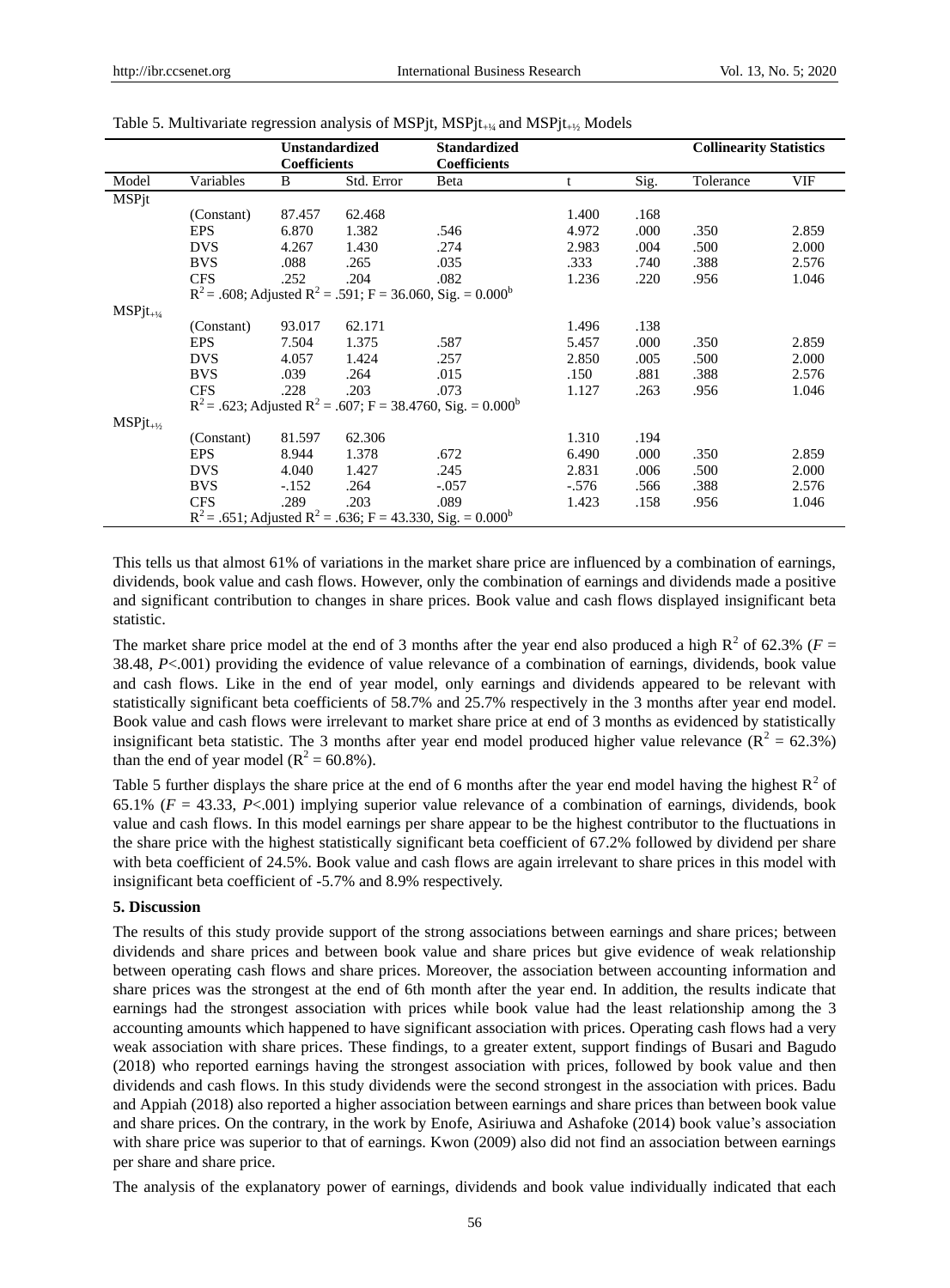accounting amount is value relevant to all 3 share prices examined by this study. This is consistent with prior studies which established value relevance of these amounts. See for example, Barth, Li and McClure (2018), Elshandidy (2014), Ali and Hwang (2000) and Che (2007). The results of this study suggest that the value relevance of earnings, dividend and book value was strongest to market share price at the end of 6th month after year end compared to the end of year or end of 3 months after year end prices. These results are however contrary to the findings of Jabar (2012) who reported that annual closing share price was more reliable in detecting the value relevance of accounting information in Turkish market as compared to prices at end of 3 months after year end.

Contrary to prior studies, such as Kwon (2009) and Olugbenga and Atanda (2014) who reported a significant explanatory power of operating cash flows, this study found cash flows to be irrelevant information for the market share prices in Botswana. However, the results support the findings of Busari and Bagudo (2018) who also found insignificant effect of cash flows on market share prices in Nigerian financial institutions.

The supremacy of value relevance of earnings over dividends, book value and cash flows was also demonstrated by this study. These results are consistent with the findings of Badu and Appiah (2018) who also established that the earnings explained higher fluctuations in share prices than book value in Ghana market. Results of this study also are consistent with those of Ernest and Oscar (2014) who established that earnings per share had the highest value relevance compared to that of book value and leverage per share. However, the findings do not concur with results of Akeem Adetunji (2016) and Okafor and Odia (2011) who found earnings to be irrelevant in predicting share prices of companies in banking sector in Nigeria.

Furthermore, this study established the superiority of value relevance of combined earnings and dividends over that one of combined earnings and book values which has been prominent in the prior studies (Kwon, 2009; Elshandidy, 2014). In the Botswana equity market the reporting of earnings and dividends appeared to attract the investors more. This could be due to the fact that the two sets of information are easily understood by market players as they are normally reported in a form that does not require further manipulation of figures.

Contrary to the results of Jabar (2012) which documented price at the end of the year being more reflective of shareholders consideration of accounting information, this study's results showed the price at the end of 6 months from the year end capturing investors' share valuation more than prices at end of year and at end of 3 months after year end. This suggests that investors in Botswana stock market incorporate the reported information into share prices much later in the year, implying that they trust more information released than information anticipated.

This study has answered its two key questions it intended to provide responses to. The findings of this study provide evidence that earnings per share are the most predictive information of the share prices in the Botswana stock exchange. Moreover, the market share price at the end of 6 months after year end is the most reflective price of the investors' consideration of the accounting information produced by companies listed on the Botswana capital markets.

The results of this study have implications on research as they open up more research avenues in developing countries with less sophisticated capital markets. The value relevance of book value and operating cash flows to market share prices in developing countries still need to be examined further before a general position can be established. A negative and weak association between earnings and operating cash flow depicted by this study could be suggesting the existence of excessive accruals in the accounts which may imply earnings management (Velte, 2017). This is an area which requires further investigation.

The findings of this research also have implications on investors as they suggest that participants in the BSE consider information disseminated through the income statement and statement on changes in equity more than the information released through statements of cash flows and statement of financial position in determining the share prices. Implications to Accounting standards-setters can also be deduced from this study. Accounting standards-setters, for example BAOA in Botswana, need to maintain continuous review of standards to ensure that listed firms produce financial statements which contain more useful information to investors. The BSE should also continue pursuing sterner compliance to reporting regulations.

#### **6. Conclusion and Recommendations**

This paper set out to examine the statistical association between earnings, book value, dividends and operating cash flows per share with market share prices at 3 different dates. Another objective was to determine which market share price mostly reflects investors' consideration of accounting information. In agreement with prior studies the current study results suggest that earnings per share have the highest value relevance to all the 3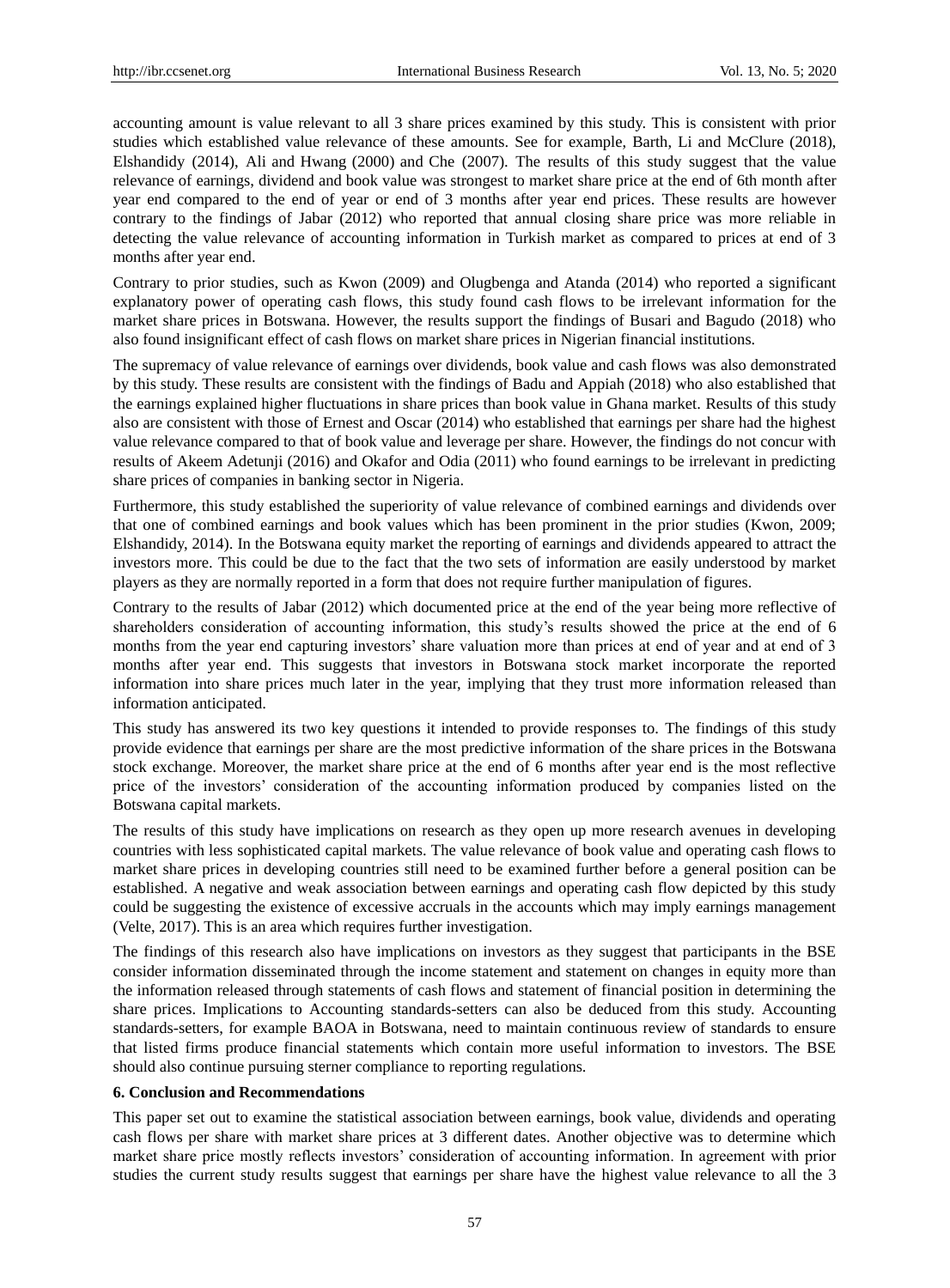prices, at the end of the year, at 3 months after the year end and at 6 months after the year end. Dividends follow in the second place of relevance and book value becomes the last in triggering fluctuations in market share prices in the BSE.

Although earnings and book value had the strongest positive association among the independent variables, it is only the combination of dividends and earnings which significantly contributed to the variations in share prices. Book value and cash flows were irrelevant in predicting the share prices in Botswana capital market. The results of this study also show that the most affected market share value by the earnings and dividend per share is the one at the end of 6 months after the year end. Since companies quoted in BSE are required to release the abridged audit financial statements within 3 months of their production, the results of this study signify that shareholders in Botswana market are more likely to wait for the actual publication of the information about earnings and dividends before they can incorporate it in the share valuation.

The value relevance of cash flows has been suggested by a good number of prior studies with some proposing that value relevance of cash flows could be replacing that of earnings. However, the findings of this study could not support this view. Therefore, further studies may be conducted to compare the value relevance of earnings and cash flows in companies with negative operating cash flows and those with positive cash flows. In the current study that distinction was not made. Other studies may attempt to investigate the value relevance of accounting amounts by using the net cash flows generated from all sources to establish whether shareholders consider such information in determining market share prices. Subsequent studies may also be conducted in Botswana to assess whether value relevance of accounting information is growing or declining given technological developments which have the potential of improving financial information quality.

# **References**

- Agostino, M., Drago, D., & Silipo, D. B. (2011). The value relevance of IFRS in the European banking industry. *Review of quantitative finance and accounting*, *36*(3), 437-457. https://doi.org/10.1007/s11156-010-0184-1
- Akeem, A. S. (2016). The value relevance of earnings in the return–earnings relation in the Nigerian Deposit Money Banks. *Cogent Business & Management*, *3*(1), 1210276. <https://doi.org/10.1080/23311975.2016.1210276>
- Alexander, D., Britton, A., & Jorissen, A. (2007).*International Financial Reporting Analysis* (3rd ed.). Thomson Learning, London.
- Ali, A., & Hwang, L. S. (2000). Country-specific factors related to financial reporting and the value relevance of accounting data. *Journal of accounting research*, *38*(1), 1-21. https://doi.org/10.2307/2672920
- Baboukardos, D., & Rimmel, G. (2016). Value relevance of accounting information under an integrated reporting approach: A research note. *Journal of Accounting and Public Policy, 35*(4), 437-452. <https://doi.org/10.1016/j.jaccpubpol.2016.04.004>
- [Badu, B.,](https://www.emerald.com/insight/search?q=Bismark%20Badu) & [Appiah, K.](https://www.emerald.com/insight/search?q=Kingsley%20Opoku%20Appiah) (2018). Value relevance of accounting information: an emerging country perspective. *Journal of Accounting & Organizational Change*, *14*(4), 473-491. https://doi.org/10.1108/JAOC-07-2017-0064
- Ball, R., & Brown, P. (1968). An empirical evaluation of accounting income numbers. *Journal of accounting research*, 159-178. https://doi.org/10.2307/2490232
- Ball, R., & Brown, P. R. (2014). Ball and Brown (1968): A retrospective. *The Accounting Review*, *89*(1), 1-26. https://doi.org/10.2308/accr-50604
- Barth, M. E. (2000). Valuation-based accounting research: Implications for financial reporting and opportunities for future research. *Accounting & Finance*, *40*(1), 7-32. <https://doi.org/10.1111/1467-629X.00033>
- Barth, M. E., Beaver, W. H., & Landsman, W. R. (2001). The relevance of the value relevance literature for financial accounting standard setting: another view. *Journal of accounting and economics*, *31*(1-3), 77-104. [https://doi.org/10.1016/S0165-4101\(01\)00019-2](https://doi.org/10.1016/S0165-4101(01)00019-2)
- Barth, M. E., Li, K., & McClure, C. (2018). Evolution in value relevance of accounting information. Retrieved from

[https://www.gsb.stanford.edu/faculty-research/working-papers/evolution-value-relevance-accounting-infor](https://www.gsb.stanford.edu/faculty-research/working-papers/evolution-value-relevance-accounting-information) [mation.](https://www.gsb.stanford.edu/faculty-research/working-papers/evolution-value-relevance-accounting-information)<https://doi.org/10.2139/ssrn.2933197>

Botswana Stock Exchange. (2018). *Equity Listings Requirements Version 3.2*, Botswana Stock Exchange, Gaborone. Retrieved from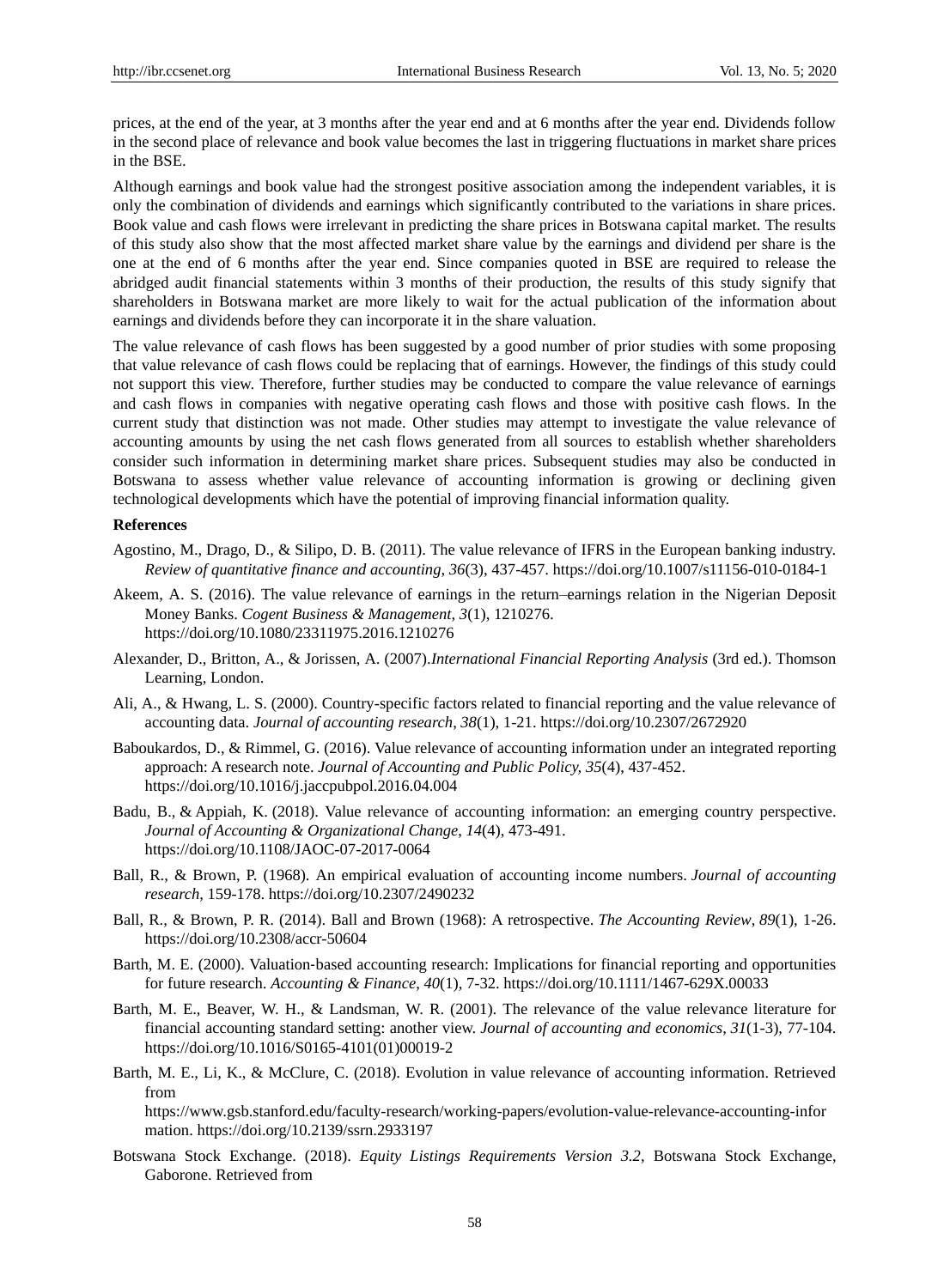[https://www.bse.co.bw/docs/BSE\\_Equity\\_Listings\\_Requirements\\_NBFIRA\\_Approved.pdf](https://www.bse.co.bw/docs/BSE_Equity_Listings_Requirements_NBFIRA_Approved.pdf)

- Botswana Stock Exchange. (n.d). *Role in Botswana*. Retrieved from [https://www.bse.co.bw/abt\\_us/role\\_in\\_botswana.php](https://www.bse.co.bw/abt_us/role_in_botswana.php)
- BrainMass. (n.d). *Relevance v Relaibility*. Retrieved from https://brainmass.com/business/relevance-reliability
- Busari, K., & Bagudo, M. M. (2018). Comparative Value Relevance of Accounting Information for Consolidated and Separate Financial Statements of Listed Financial Service Firms in Nigeria. *SSRN 3277485*. Retrieved from <https://doi.org/10.2139/ssrn.3277485>
- Che, B. (2007). *Value-relevance of accounting information and shareholding structure in emerging capital markets: evidence from Chinese listed companies* (Doctoral dissertation). Newcastle University, Newcastle, UK.
- de Klerk, M., & de Villiers, C. (2012). The value relevance of corporate responsibility reporting: South African evidence. *Meditari Accountancy Research*[. https://doi.org/10.1108/10222521211234200](https://doi.org/10.1108/10222521211234200)
- Elshandidy, T. (2014). Value relevance of accounting information: Evidence from an emerging market. *Advances in Accounting*, *30*(1), 176-186[. https://doi.org/10.1016/j.adiac.2014.03.007](https://doi.org/10.1016/j.adiac.2014.03.007)
- Enofe, A. O., Asiriuwa, O., & Ashafoke, T. O. (2014). Value relevance of accounting information in the banking subsector of the Nigeria stock exchange (NSE). *British Journal of Accounting, Auditing and Finance Research*, *1*(1), 42-55.
- Ernest, O., & Oscar, M. C. (2014). The comparative study of value relevance of financial information in the Nigeria banking and petroleum sectors. *Journal of Business Studies Quarterly*, *6*(1), 42.
- Financial Accounting Standards Board. (2010). *Conceptual Framework for Financial Reporting: Statement of Financial Reporting Concepts No. 8.* Retrieved from [https://www.fasb.org/jsp/FASB/Document\\_C/DocumentPage?cid=1176157498129&acceptedDisclaimer=tr](https://www.fasb.org/jsp/FASB/Document_C/DocumentPage?cid=1176157498129&acceptedDisclaimer=true) [ue](https://www.fasb.org/jsp/FASB/Document_C/DocumentPage?cid=1176157498129&acceptedDisclaimer=true)
- Hodgson, A., & Stevenson‐Clarke, P. (2000). Earnings, cash flows and returns: Functional relations and the impact of firm size. *Accounting & Finance*, *40*(1), 51-74. <https://doi.org/10.1111/1467-629X.00035>
- Holthausen, R. W., & Watts, R. L. (2001). The relevance of the value-relevance literature for financial accounting standard setting. *Journal of accounting and economics*, *31*(1-3), 3-75. [https://doi.org/10.1016/S0165-4101\(01\)00029-5](https://doi.org/10.1016/S0165-4101(01)00029-5)
- International Accounting Standards Board. (2018). *Conceptual Framework for Financial Reporting*. London, United Kingdom.
- Jabar, D. S. (2012). *The Influence of Institutional Factors on the Value Relevance of Accounting Information: Evidence from Jordan* (Doctoral dissertation). Universiti Utara, Kedah Darul Aman, Malaysia.
- Karğın, S. (2013). The impact of IFRS on the value relevance of accounting information: Evidence from Turkish firms. *International Journal of Economics and Finance*, *5*(4), 71-80. <https://doi.org/10.5539/ijef.v5n4p71>
- Kumari, P., & Mishra, C. S. (2017). A Literature Review of Ohlson (1995). *Asian Journal of Finance and Accounting, 9*(2)*,* 1-20. <https://doi.org/10.5296/ajfa.v9i2.11492>
- Kwon, G. J. (2009). The value relevance of book values, earnings and cash flows: Evidence from South Korea. *International Journal of Business and Management*, *4*(10), 28-42. <https://doi.org/10.5539/ijbm.v4n10p28>
- Ohlson, J. (1995). Earnings, book values and dividends in equity valuation. *Contemporary Accounting Research*, *11*(2), 661-687. <https://doi.org/10.1111/j.1911-3846.1995.tb00461.x>
- Okafor, C. A., & Odia, J. (2011). Value Relevance of Accounting Information in the Nigerian Banking Sector. *Adsu Journal of Accounting Research, Journal of the Department of Accountancy, Adamawa State University, Mubi.*, *1*(1), 104-113.
- Olowolaju, P. S., & Ogunsan, J. O. (2016) Value relevance of accounting information in the determination of shares prices of quoted Nigerian deposit money banks. *International Journal of Economics, Commerce and Management*, *4*(10), 128-147.
- Olugbenga, A. A., & Atanda, O. A. (2014). Value relevance of financial accounting information of quoted companies in Nigeria: A trend analysis. *Research Journal of Finance and Accounting*, *5*(8), 86-93.
- Sami, H., & Zhou, H. (2004). A comparison of value relevance of accounting information in different segments